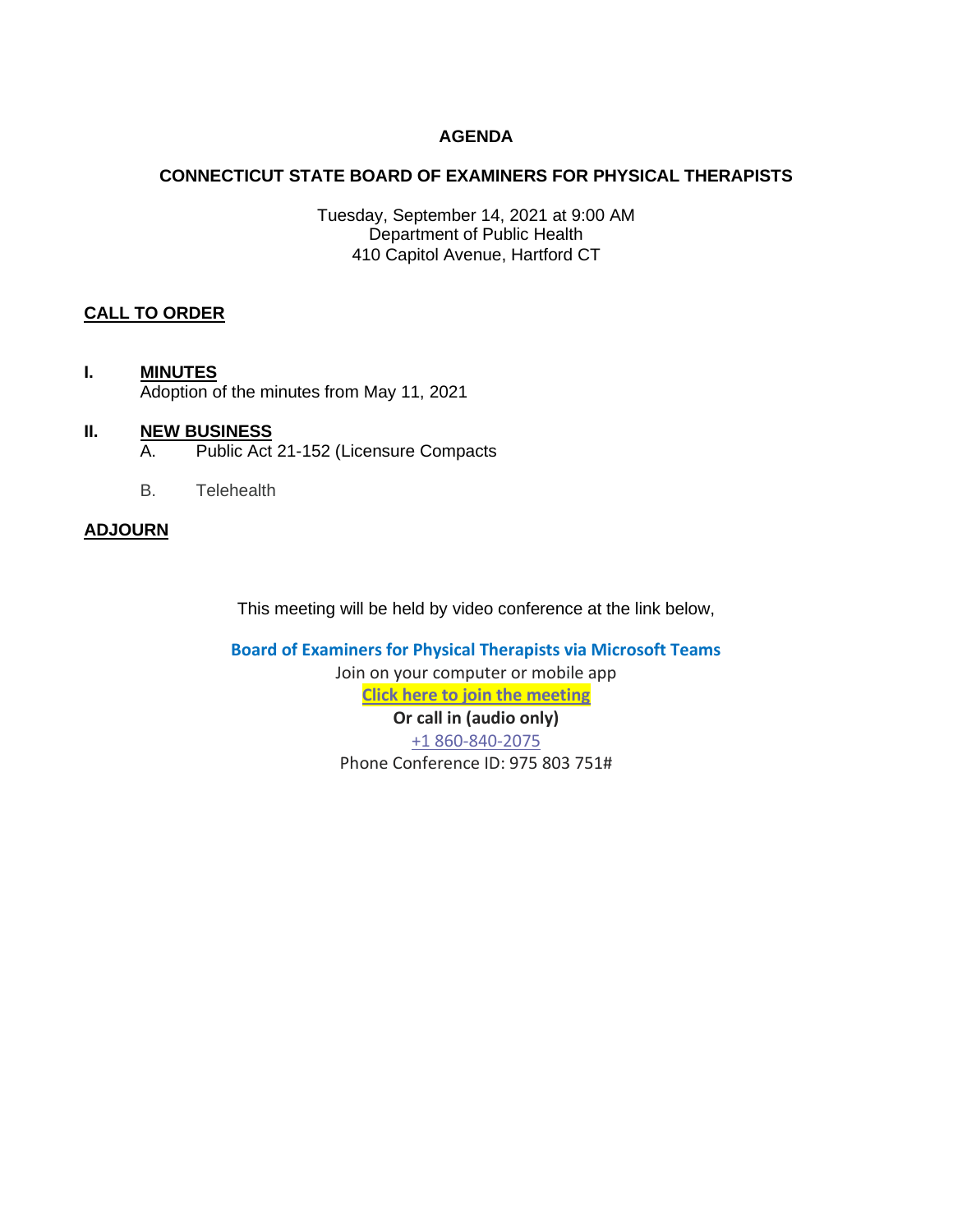*The following minutes are draft minutes which are subject to revision and which have not yet been adopted by the Board.*

The **Connecticut State Board of Examiners for Physical Therapists** held a meeting on May 11, 2021.

| <b>BOARD MEMBERS PRESENT:</b> | Michael J. Parisi, PT, Chairman<br>Laurie Devaney, PT                       |
|-------------------------------|-----------------------------------------------------------------------------|
| <b>BOARD MEMBERS ABSENT:</b>  | James Ware, MD                                                              |
| <b>ALSO PRESENT</b>           | Stacy Schulman, Esq., Hearing Officer, DPH<br>Jeffrey Kardys, Board Liaison |

The meeting was called to order by Mr. Parisi at 9:01 a.m. All participants were present via Microsoft Teams.

#### **I. MINUTES**

The minutes from the January 26, 2021 meeting were reviewed. Ms. Devaney made a motion, seconded by Mr. Parisi, to adopt the minutes. The motion passed.

#### **II. DECLARATORY RULING – DRY NEEDLING**

A. Reinstatement Application Review – Steven Hutt, PT Stephen Carragher, Public Health Service Manager, DPH Practitioner Licensing and Investigation Section presented license reinstatement application for Steven Hutt. Mr. Parisi made a motion, seconded by Ms. Devaney, recommending to the Department that Mr. Hutt's license be reinstated after becoming current with twenty credits of continuing education, including the American Physical Therapy Association [Home Health Regulation and Documentation](http://learningcenter.apta.org/student/MyCourse.aspx?id=0f5bcca4-3fe2-4504-a195-436bd7edf78c&programid=dcca7f06-4cd9-4530-b9d3-4ef7d2717b5d) [course.](http://learningcenter.apta.org/student/MyCourse.aspx?id=0f5bcca4-3fe2-4504-a195-436bd7edf78c&programid=dcca7f06-4cd9-4530-b9d3-4ef7d2717b5d) The motion passed unanimously.

#### B. Telehealth

The Board discussed issues relating to telehealth and the practice of physical therapy. There will be additional discussion at the next meeting

## **III.** *ADJOURNMENT*

There was no further business and the meeting was adjourned at 9:216 a.m.

Respectfully submitted, Michael J. Parisi, PT Chairman Connecticut State Board of Examiners for Physical Therapists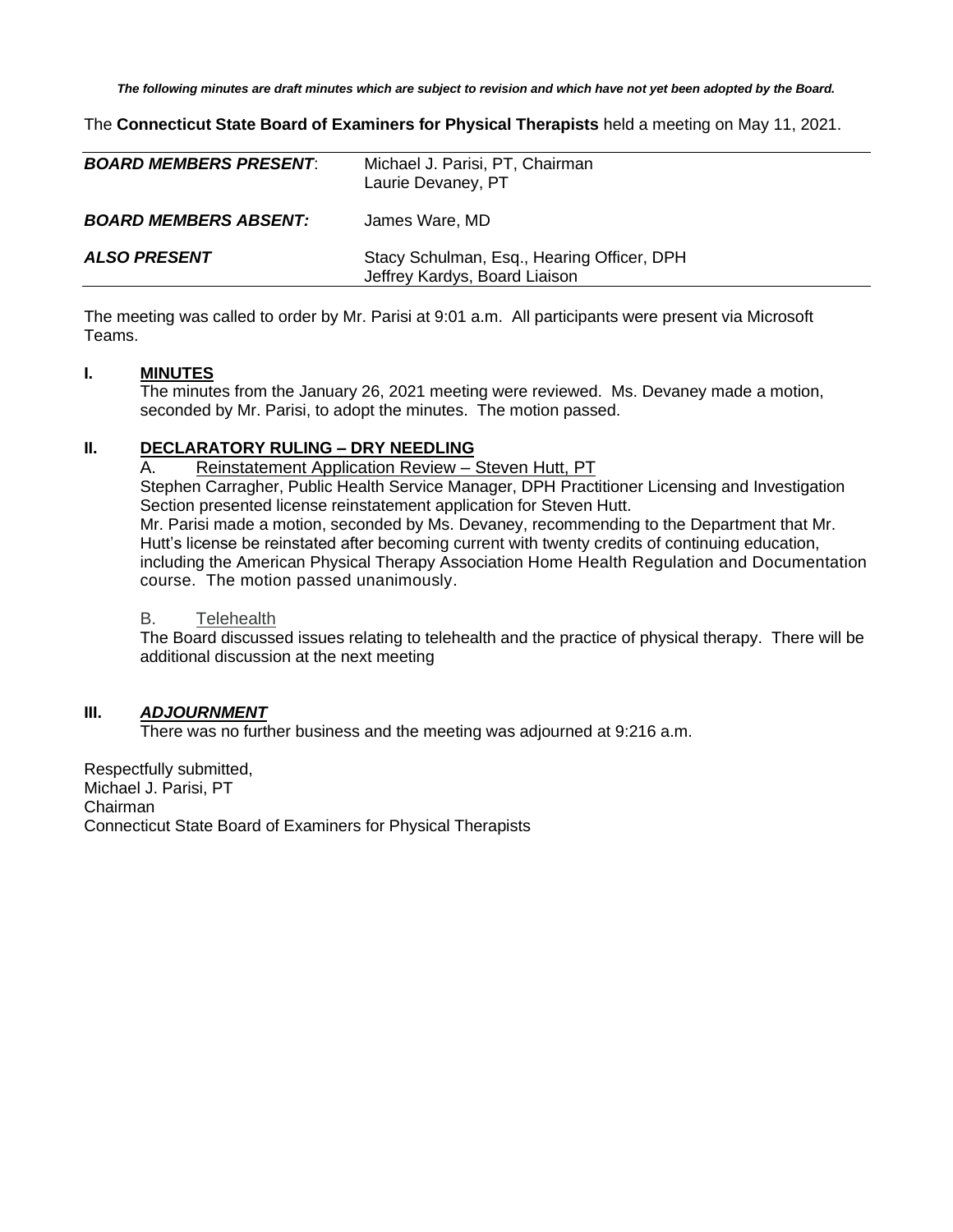

*Public Act No. 21-152*

*AN ACT EXPANDING ECONOMIC OPPORTUNITY IN OCCUPATIONS LICENSED BY THE DEPARTMENTS OF PUBLIC HEALTH AND CONSUMER PROTECTION AND REQUIRING A REPORT FROM CERTAIN EXECUTIVE BRANCH AGENCIES REGARDING BACKGROUND CHECKS AND THE FEASIBILITY OF ESTABLISHING PRECLEARANCE ASSESSMENTS OF CRIMINAL HISTORY*.

Be it enacted by the Senate and House of Representatives in General Assembly convened:

Section 1. (NEW) (*Effective October 1, 2021*) (a) An occupational or professional license, permit, certification or registration issued by the Department of Public Health pursuant to chapter 368v, 370, 372, 373, 375, 375a, 376, 376a, 376b, 376c, 377, 378, 378a, 379, 379a, 380, 381, 381a, 381b, 382a, 382b, 382c, 383, 383a, 383b, 383c, 383d, 383e, 383f, 383g, 383h, 384, 384a, 384b, 384c, 384d, 385, 386, 387, 387a, 388, 388a, 393a, 395, 397a, 398, 399, 400a, 400c or 474 of the general statutes shall be issued, in the occupation or profession applied for and at a practice level determined by the department, to a person who is (1) a resident of this state, as defined in section 12-701 of the general statutes, and provides a current driver's license, utility bill, lease agreement or property deed indicating such person's residence in this state; or (2) married to an active duty member of the armed forces of the United States and accompanies such member, pursuant to an official permanent change of station, to a military installation located in this state if: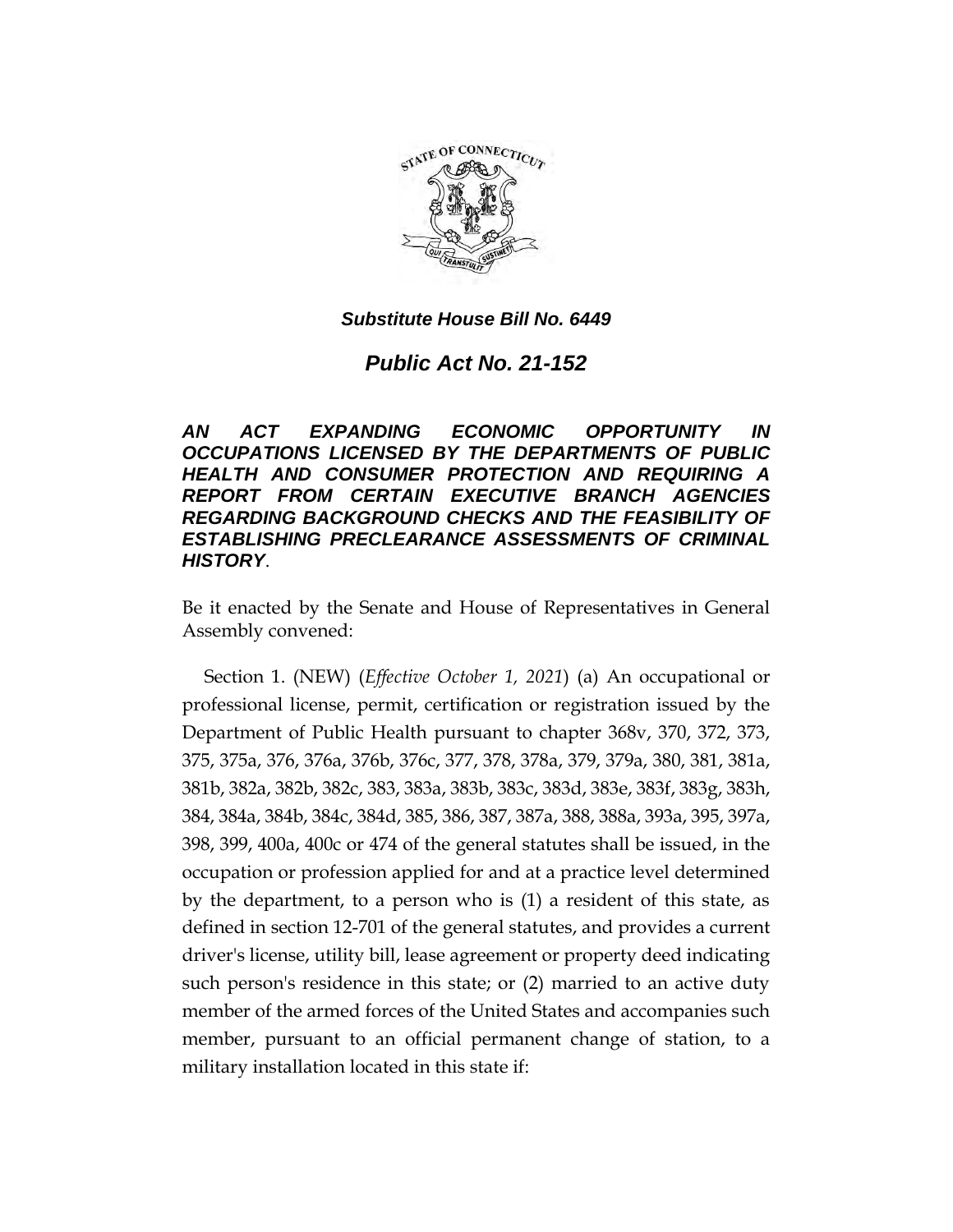(A) The person holds a valid license, permit, certification or registration in at least one other jurisdiction in the United States in the occupation or profession applied for;

(B) The person has practiced under such license, permit, certification or registration for not less than four years;

(C) The person is in good standing in all jurisdictions in the United States in which he or she holds a license, permit, certification or registration and has not had a license, permit, certification or registration revoked or discipline imposed by any jurisdiction in the United States, does not have a complaint, allegation or investigation related to unprofessional conduct pending in any jurisdiction, and has not voluntarily surrendered a license, permit, certification or registration while under investigation for unprofessional conduct in any jurisdiction;

(D) The person satisfies any background check or character and fitness check required of other applicants for the license, permit, certification or registration; and

(E) The person pays all fees required of other applicants for the license, permit, certification or registration.

(b) In addition to the requirements set forth in subsection (a) of this section, the Department of Public Health (1) shall require a resident of this state to take and pass all or a portion of any examination required of other persons applying for the license, permit, certification or registration; and (2) may require a person married to an active duty member of the armed forces of the United States to take all or a portion of such examination.

(c) Any person issued a license, permit, certification or registration pursuant to this section shall be subject to the laws of this state and the jurisdiction of the Department of Public Health.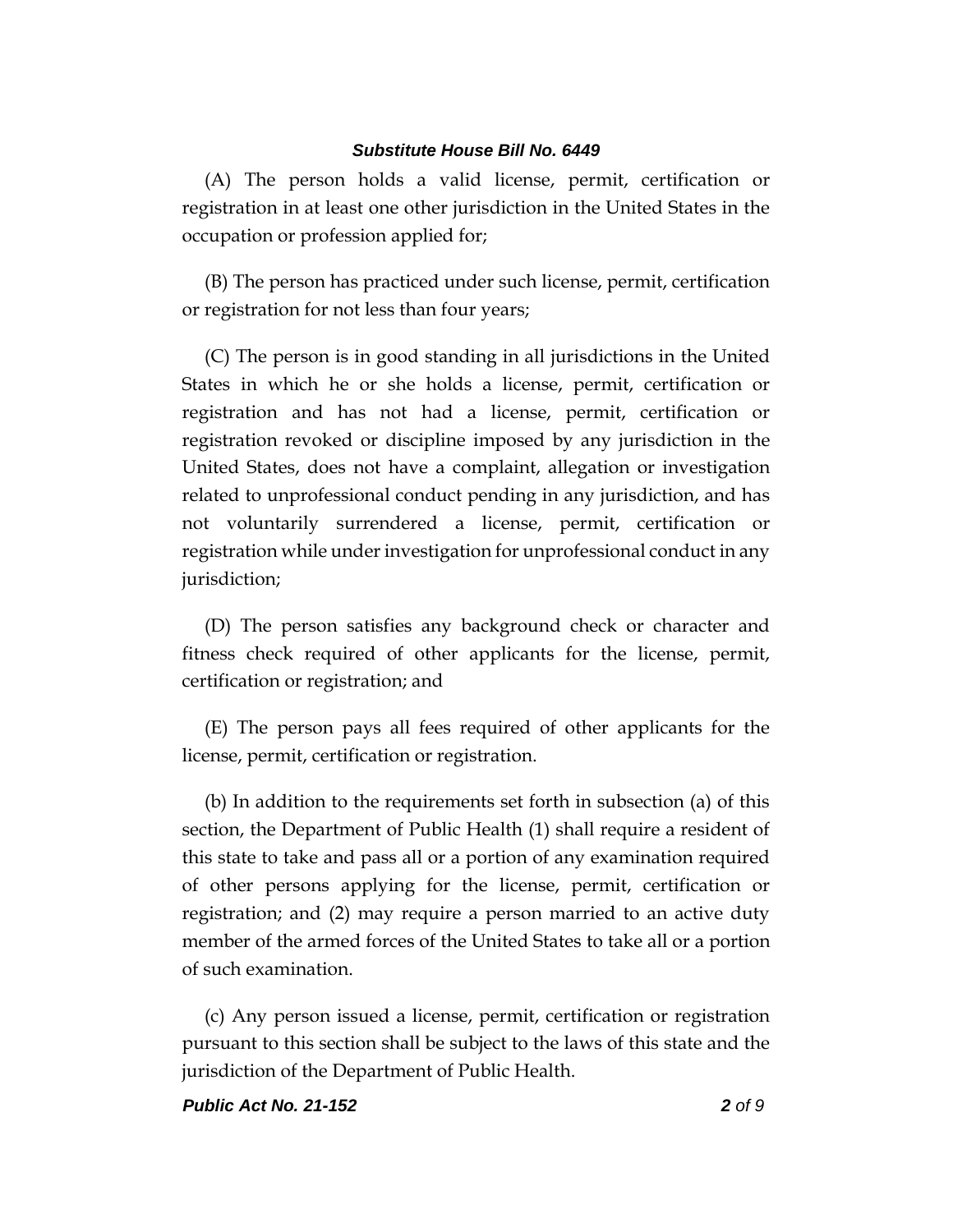(d) Notwithstanding the provisions of this section and pursuant to section 19a-14 of the general statutes, the Commissioner of Public Health may deny an occupational or professional license, permit, certification or registration if he or she finds such denial is in the best interest of the state.

Sec. 2. (*Effective July 1, 2021*) (a) The Commissioner of Public Health shall convene working groups to determine whether Connecticut should join any interstate licensure compacts.

(b) Such working groups shall consist of (1) the Commissioner of Public Health, the Secretary of the Office of Policy and Management, and the executive director of the Office of Health Strategy, or their designees; (2) the chair of the appropriate board of examiners or advisory board, or his or her designee; (3) a representative of the appropriate state professional association; (4) a representative of the professional assistance program for regulated professions established pursuant to section 19a-12a of the general statutes; and (5) any other members the Commissioner of Public Health deems appropriate. Each working group shall convene not later than sixty days after the effective date of this section.

(c) Not later than January 15, 2022, the Commissioner of Public Health shall submit a report, in accordance with the provisions of section 11-4a of the general statutes, to the joint standing committee of the General Assembly having cognizance of matters relating to public health. Such report shall include recommendations that reflect the determinations pursuant to subsection (a) of this section. The working groups shall terminate upon the submission of the report.

Sec. 3. (*Effective July 1, 2021*) Not later than January 15, 2022, the Commissioner of Public Health shall submit a report, in accordance with the provisions of section 11-4a of the general statutes, to the joint standing committee of the General Assembly having cognizance of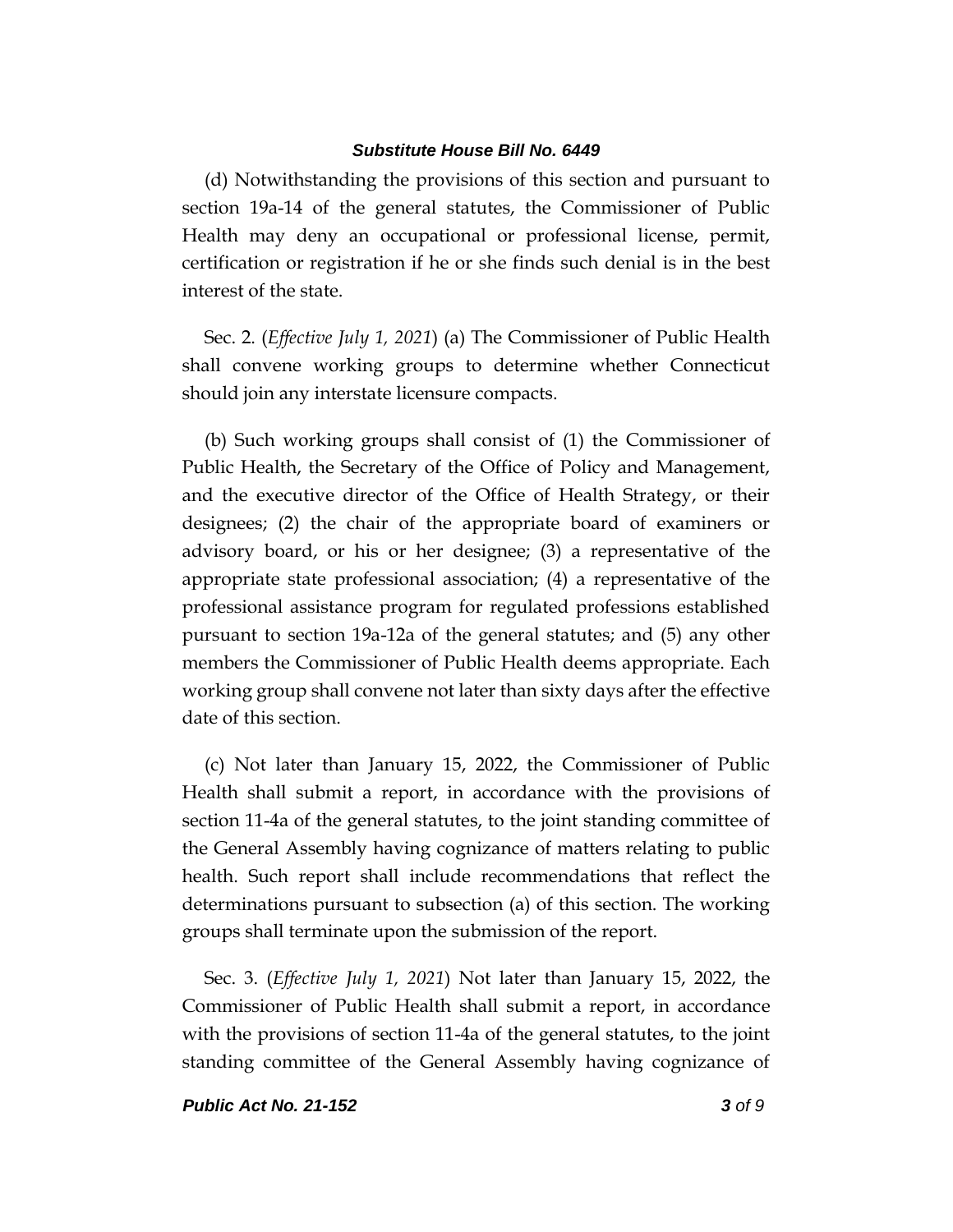matters relating to public health. Such report shall be developed in consultation with such boards or commissions as the commissioner deems appropriate and shall recommend whether it would be in the best interest of the state (1) for any examination administered by the state pursuant to chapter 368v, 370, 372, 373, chapters 375 to 388a, inclusive, chapter 393a, 395, chapters 397a to 399, inclusive, chapter 400a, 400c or 474 of the general statutes to be administered by a national organization acceptable to the Department of Public Health, and (2) to reduce any experience and training requirements while increasing any such examination's ability to test applicants' knowledge or skills.

Sec. 4. (NEW) (*Effective October 1, 2021*) (a) An occupational or professional license, permit, certification or registration issued by the Department of Consumer Protection pursuant to chapter 389, 390, 391, 392, 394, 396, 396a, 399a, 399b, 400, 400b, 400f, 400g, 400h, 400j, 400m, 400o or 400p of the general statutes shall be issued, in the occupation or profession applied for and at a practice level determined by the department, to a person who is (1) a resident of this state, as defined in section 12-701 of the general statutes, and provides a current driver's license, utility bill, lease agreement or property deed indicating their residence in this state; or (2) married to an active duty member of the armed forces of the United States and accompanies such member, pursuant to an official permanent change of station, to a military installation located in this state, if such person:

(A) Holds a valid license, permit, certification or registration in at least one other jurisdiction in the United States in the occupation or profession applied for;

(B) Has at least four years of experience, including (i) practice under such license, permit, certification or registration, (ii) classroom education, and (iii) on-the-job training;

(C) Is in good standing in all jurisdictions in United States in which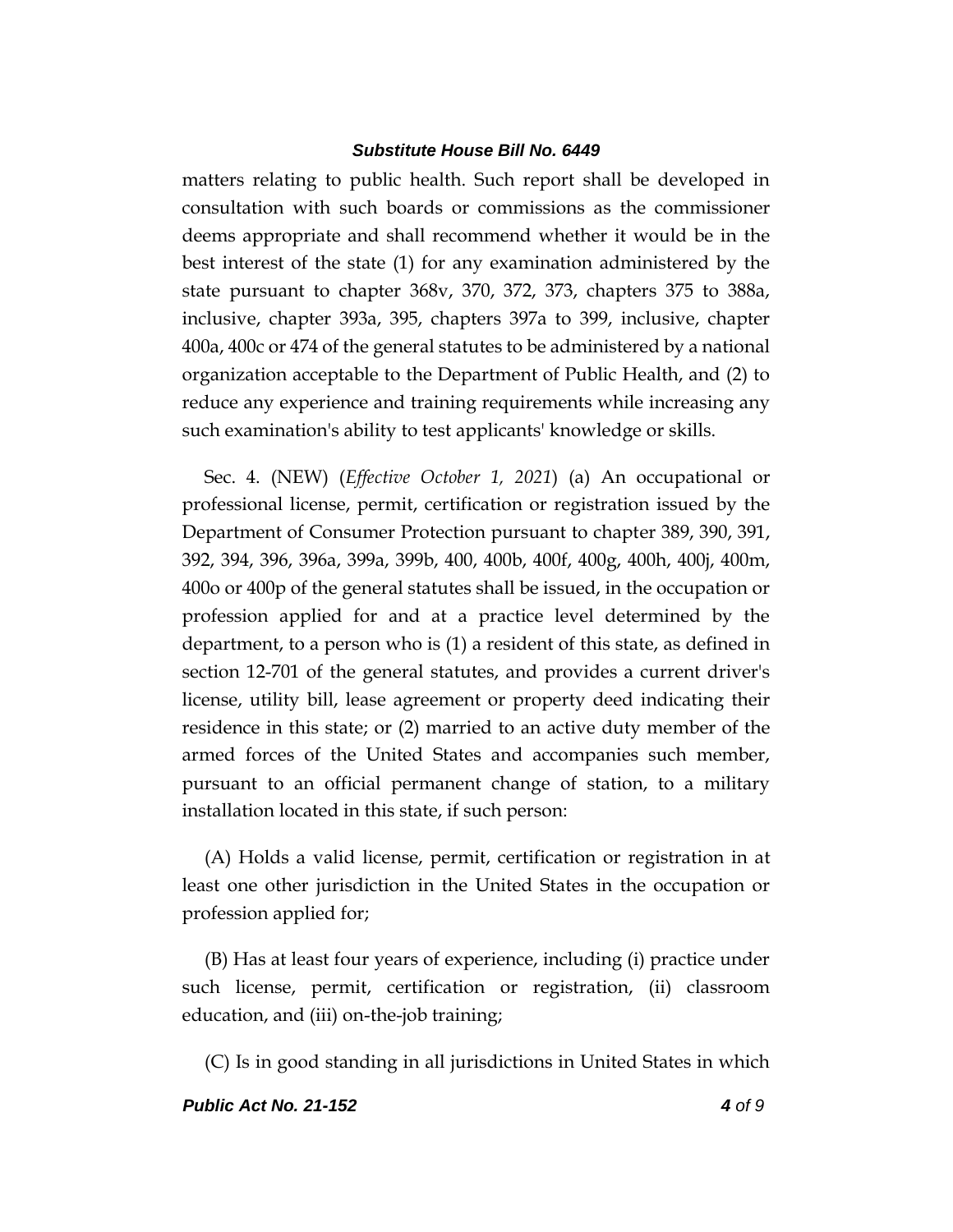he or she holds a license, permit, certification or registration and has not had a license, permit, certification or registration revoked or discipline imposed by any jurisdiction, does not have a complaint, allegation or investigation related to unprofessional conduct pending in any jurisdiction and has not voluntarily surrendered a license, permit, certification or registration while under investigation for unprofessional conduct in any jurisdiction;

(D) Satisfies any background check or character and fitness check required of other applicants for the license, permit, certification or registration;

(E) Pays all fees required of other applicants for the license, permit, certification or registration; and

(F) Takes and passes all or a portion of any examination required of other persons applying for the license, permit, certification or registration, except a person married to an active duty member of the armed forces of the United States may be required to take and pass all or a portion of such examination at the discretion of the Commissioner of Consumer Protection.

(b) Any person issued a license, permit, certification or registration pursuant to this section shall be subject to the laws of this state and the jurisdiction of the Department of Consumer Protection.

(c) Notwithstanding the other provisions of this section, the Commissioner of Consumer Protection may deny an occupational or professional license, permit, certification or registration if the commissioner finds such denial is in the best interest of the state.

(d) A person applying for a license, permit, certification or registration that is not required to practice an occupation or profession in at least twenty-five states who relocates to this state from another state that did not require a license, permit, certification or registration to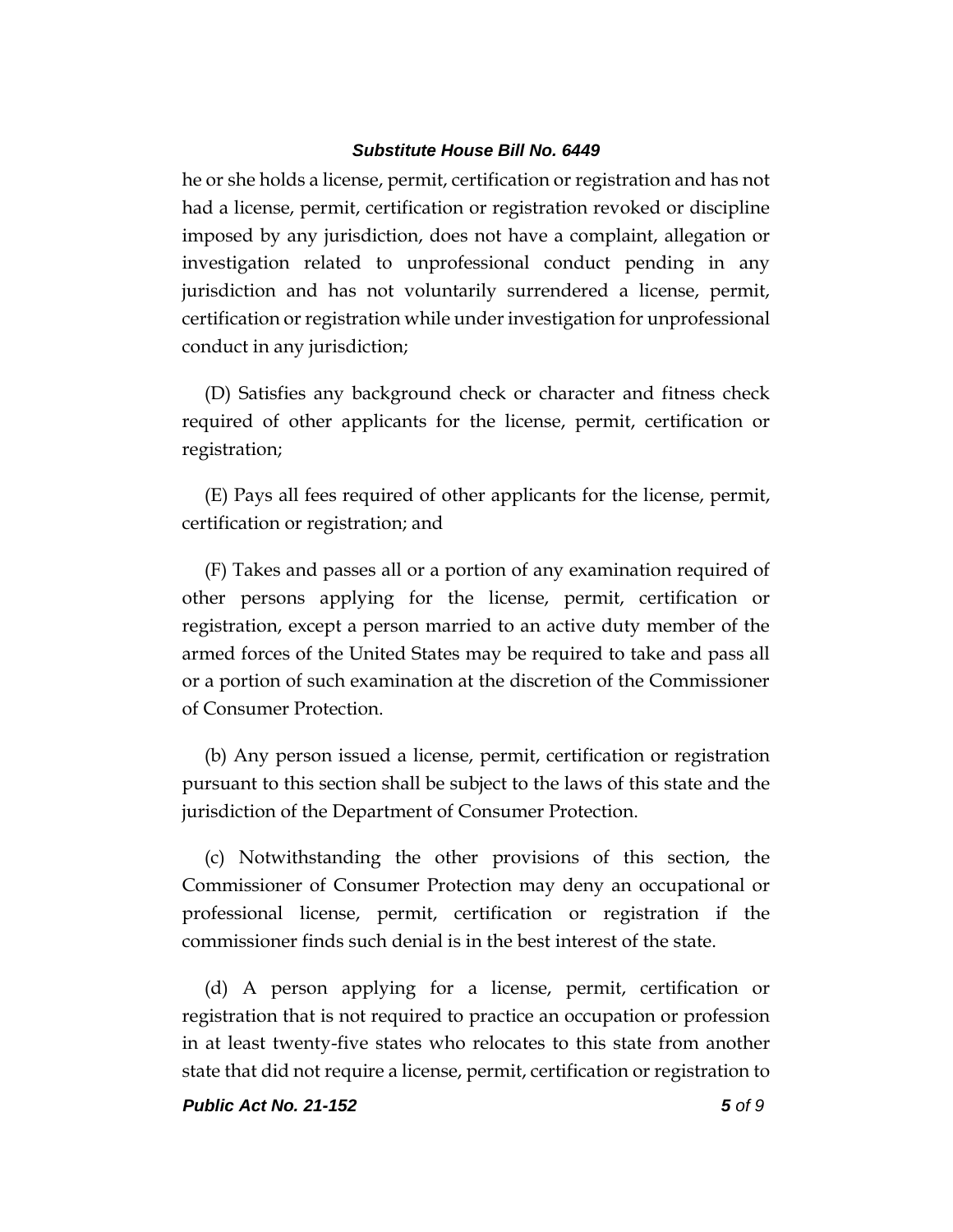practice the person's occupation or profession may be considered to have satisfied the conditions of subparagraphs (A) and (B) of subdivision (2) of subsection (a) of this section if he or she establishes to the satisfaction of the Department of Consumer Protection that he or she has four or more years of related work experience with a substantially similar scope of practice within the five years preceding the date of application to said department.

Sec. 5. Section 20-333 of the general statutes is repealed and the following is substituted in lieu thereof (*Effective October 1, 2021*):

(a) To obtain a license under this chapter, an applicant shall have attained such applicant's eighteenth birthday and shall furnish such evidence of competency as the appropriate board or the Commissioner of Consumer Protection shall require. A recommendation for review issued pursuant to section 31-22u shall be sufficient to demonstrate such competency. The applicant shall satisfy such board or the commissioner that such applicant **[**is of good moral character,**]** possesses a diploma or other evidence of graduation from the eighth grade of grammar school, or possesses an equivalent education to be determined on examination and has the requisite skill to perform the work in the trade for which such applicant is applying for a license and can comply with all other requirements of this chapter and the regulations adopted under this chapter. A recommendation for review issued pursuant to section 31- 22u shall be sufficient to demonstrate that an applicant possesses such requisite skill and can comply with all other requirements of this chapter and the regulations adopted under this chapter. For any application submitted pursuant to this section that requires a hearing or other action by the applicable examining board or the commissioner, such hearing or other action by the applicable examining board or the commissioner shall occur not later than thirty days after the date of submission for such application. Upon application for any such license, the applicant shall pay to the department a nonrefundable application fee of ninety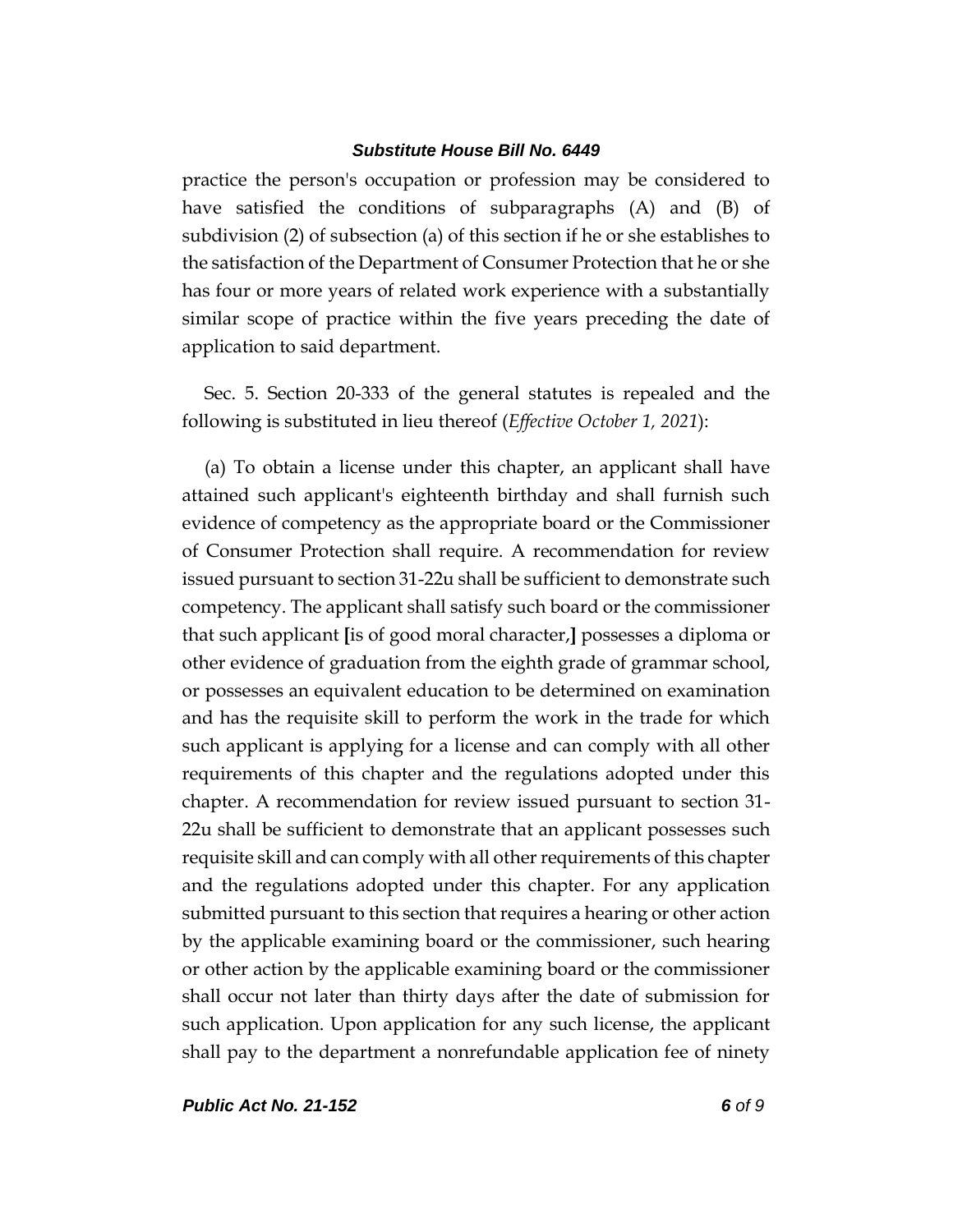dollars for a license under subdivisions (2) and (3) of subsection (a) and subdivision (4) of subsection (e) of section 20-334a, or a nonrefundable application fee of one hundred fifty dollars for a license under subdivision (1) of subsection (a), subdivisions (1) and (2) of subsection (b), subdivision (1) of subsection (c) and subdivisions  $(1)$ ,  $(2)$  and  $(3)$  of subsection (e) of section 20-334a. Any such application fee shall be waived for persons who present a recommendation for review issued pursuant to section 31-22u.

(b) The department shall conduct such written, oral and practical examinations as the appropriate board, with the consent of the commissioner, deems necessary to test the knowledge of the applicant in the work for which a license is being sought. The department shall allow any applicant, who has not participated in an apprenticeship program but presents a recommendation for review issued pursuant to section 31-22u, to sit for any such examination. Any person completing the required apprentice training program for a journeyman's license under section 20-334a shall, within thirty days following such completion, apply for a licensure examination given by the department. If an applicant does not pass such licensure examination, the commissioner shall provide each failed applicant with information on how to retake the examination and a report describing the applicant's strengths and weaknesses in such examination. Any apprentice permit issued under section 20-334a to an applicant who fails three licensure examinations in any one-year period shall remain in effect if such applicant applies for and takes the first licensure examination given by the department following the one-year period from the date of such applicant's third and last unsuccessful licensure examination. Otherwise, such permit shall be revoked as of the date of the first examination given by the department following expiration of such one-year period.

(c) The Commissioner of Consumer Protection, subject to section 46a-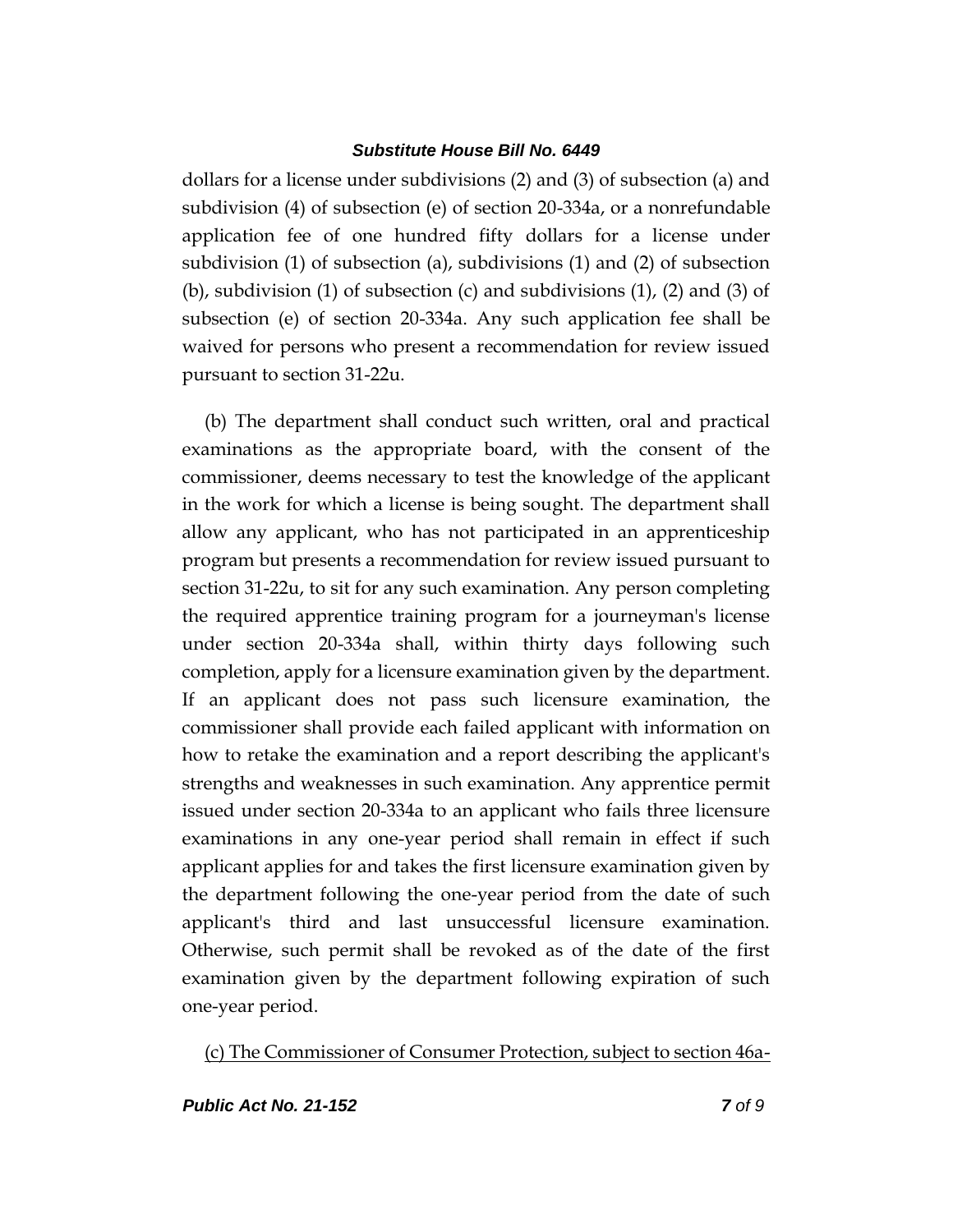80, may deny a license or may issue a license pursuant to a consent order containing conditions that shall be met by the applicant if the applicant reports that he or she has been found guilty or convicted as a result of an act which constitutes a felony under (1) the laws of this state at the time of application for such license, (2) federal law at the time of application for such license, or (3) the laws of another jurisdiction, and which, if committed within this state, would constitute a felony under the laws of this state.

**[**(c)**]** (d) When an applicant has qualified for a license, the department shall, upon receipt of the license fee or upon waiver of such fee pursuant to section 20-335, issue to such applicant a license entitling such applicant to engage in the work or occupation for which a license was sought and shall register each successful applicant's name and address in the roster of licensed persons authorized to engage in the work or occupation within the appropriate board's authority. All fees and other moneys collected by the department shall be promptly transmitted to the State Treasurer as provided in section 4-32.

Sec. 6. (*Effective October 1, 2021*) The Departments of Administrative Services, Agriculture, Consumer Protection, Correction, Emergency Services and Public Protection and Public Health, the Labor Department, and the Office of Early Childhood shall, not later than January 1, 2022, report to the Secretary of the Office of Policy and Management on (1) the number of employees who perform background checks related to the department's or office's licensing functions, the job classifications of such employees, and the type or level of clearance of the background checks that are being performed, (2) the number of hours each such employee spends on average per week performing background checks, and (3) for any licenses in which some education or training is required of the applicant prior to obtaining a license, the feasibility of establishing a preclearance assessment of criminal history prior to potential applicants beginning such education or training. Such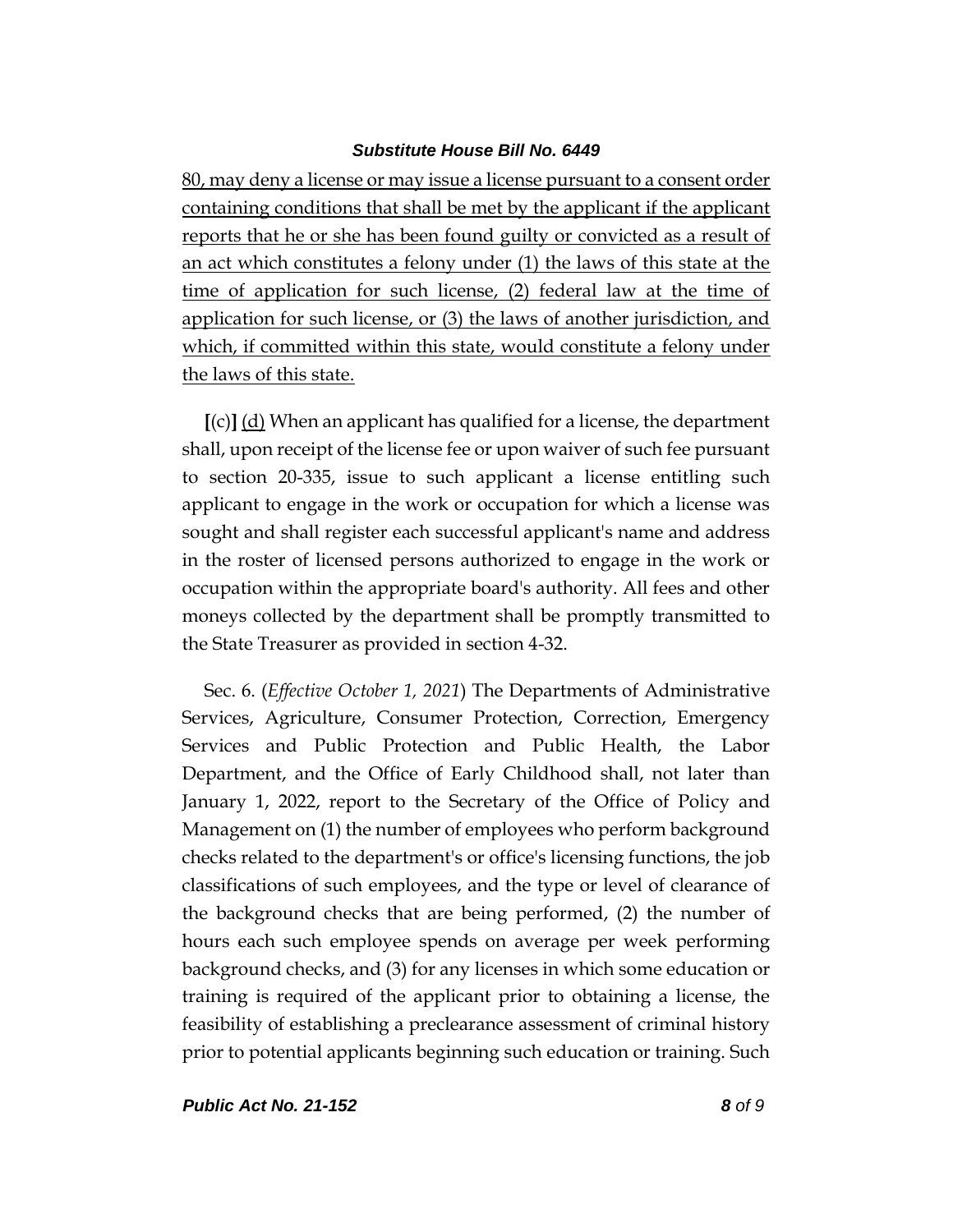recommendations shall additionally assess the feasibility of centralizing and standardizing background checks performed by state government agencies and shall address any related issues of delegation of authority by such agencies.

Approved July 12, 2021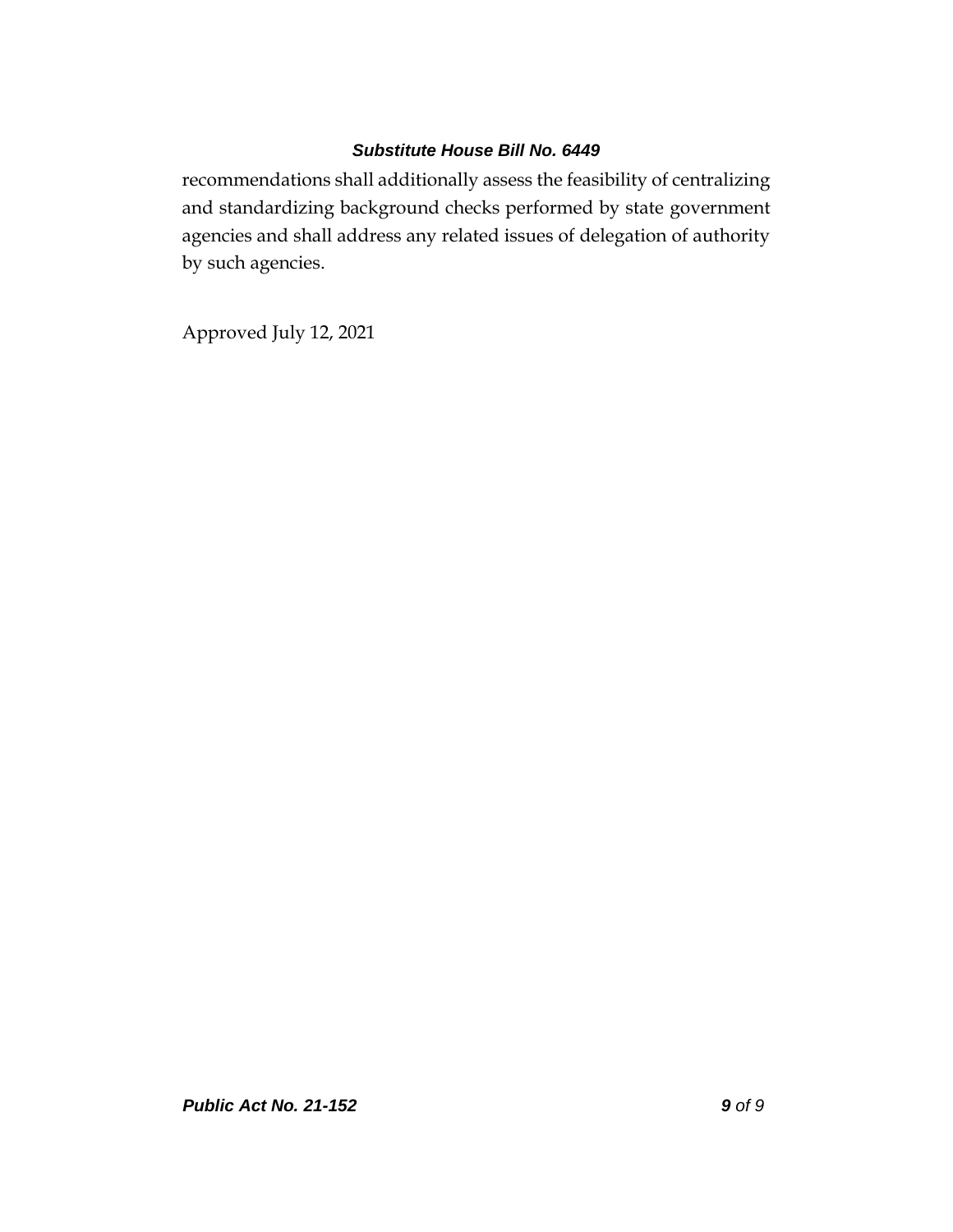

Deidre S. Gifford, MD, MPH **Acting Commissioner** 



**Ned Lamont** Governor **Susan Bysiewicz** Lt. Governor

## **ORDER**

**Whereas,** on March 10, 2020, Governor Ned Lamont (the Governor), in response to the global pandemic of 2019 Coronavirus disease (COVID-19), declared a public health and civil preparedness emergency throughout the State of Connecticut pursuant to Sections 19a-131a and 28-9 of the Connecticut General Statutes, to remain in effect through September 9, 2020, unless sooner terminated by the Governor; and

**Whereas,** on September 1, 2020, the Governor renewed the March 10, 2020 declaration of public health and civil preparedness emergencies and also issued new declarations of public health and civil preparedness emergencies, which new and renewed emergencies shall remain in effect until February 9, 2021, unless earlier terminated; and

**Whereas,** on December 18, 2020, the Governor signed Executive Order No. 9S modifying Section 19a-131j(a) of the Connecticut General Statutes authorizing the Commissioner of Public Health to temporarily suspend, for the duration of the public health and civil preparedness emergency, the requirements for licensure, certification or registration pursuant to sections 19a-512 and 19a-513 of the Connecticut General Statutes (nursing home administrators), and chapters 368d (Emergency Medical Services), 370 (Medicine and Surgery), 376 (Physical Therapists), 376a (occupational therapist), 376b (alcohol and drug counselor), 376c (radiographer, radiologic technologist, radiologist assistant and nuclear medicine technologist), 378 (Nursing), 378a (Nurse's Aides), 379 (dentist), 379a (dental hygienist), 381a (Respiratory Care Practitioners), 382a (behavior analyst), 383 (Psychologists), 383a (Marital and Family Therapists), 383b (Clinical Social Workers and Master Social Workers), 383c (Professional Counselors), 383d (genetic counselor), 383f (music therapist), 383g (art therapist), 384b (dietician-nutritionist), 384d (Emergency Medical Services Personnel), 385 (Embalmers and Funeral Directors), 399 (speech and language pathologist); and 400j (Pharmacy), to allow persons who are appropriately licensed, certified or registered in another state or territory of the United States or the District of Columbia, to render temporary assistance in Connecticut within the scope of the profession for which a provider is licensed, certified or registered.

**Now, Therefore,** based on concerns relative to COVID-19, and in accord with the authority set forth above and pursuant to Section 19a-131j(a) of the Connecticut General Statutes, as modified by Executive Order No. 9S, unless sooner terminated by me or unless the Governor sooner repeals or modifies the declared emergencies or Executive Order No. 9S, **I hereby order, effective immediately, the temporary suspension, for the duration of the public health and civil preparedness emergency, of the requirements for licensure, certification or registration**, pursuant to sections 19a-512 and 19a-513 of the Connecticut General Statutes (nursing home administrators), and chapters 368d (Emergency Medical Services), 370 (Medicine and Surgery), 376 (Physical Therapists), 376a (occupational therapist), 376b (alcohol and drug counselor), 376c (radiographer, radiologic technologist, radiologist assistant and nuclear medicine technologist), 378 (Nursing), 378a (Nurse's Aides), 379 (dentist), 379a (dental hygienist), 381a (Respiratory Care Practitioners), 382a (behavior analyst), 383 (Psychologists), 383a (Marital and Family Therapists), 383b (Clinical Social Workers and Master Social Workers), 383c (Professional Counselors), 383d (genetic counselor), 383f (music therapist), 383g (art therapist), 384b (dietician-



Phone: (860) 509-7101 • Fax: (860) 509-7777 Telecommunications Relay Service 7-1-1 410 Capitol Avenue, P.O. Box 340308 Hartford, Connecticut 06134-0308 www.ct.gov/dph *Affirmative Action/Equal Opportunity Employer*

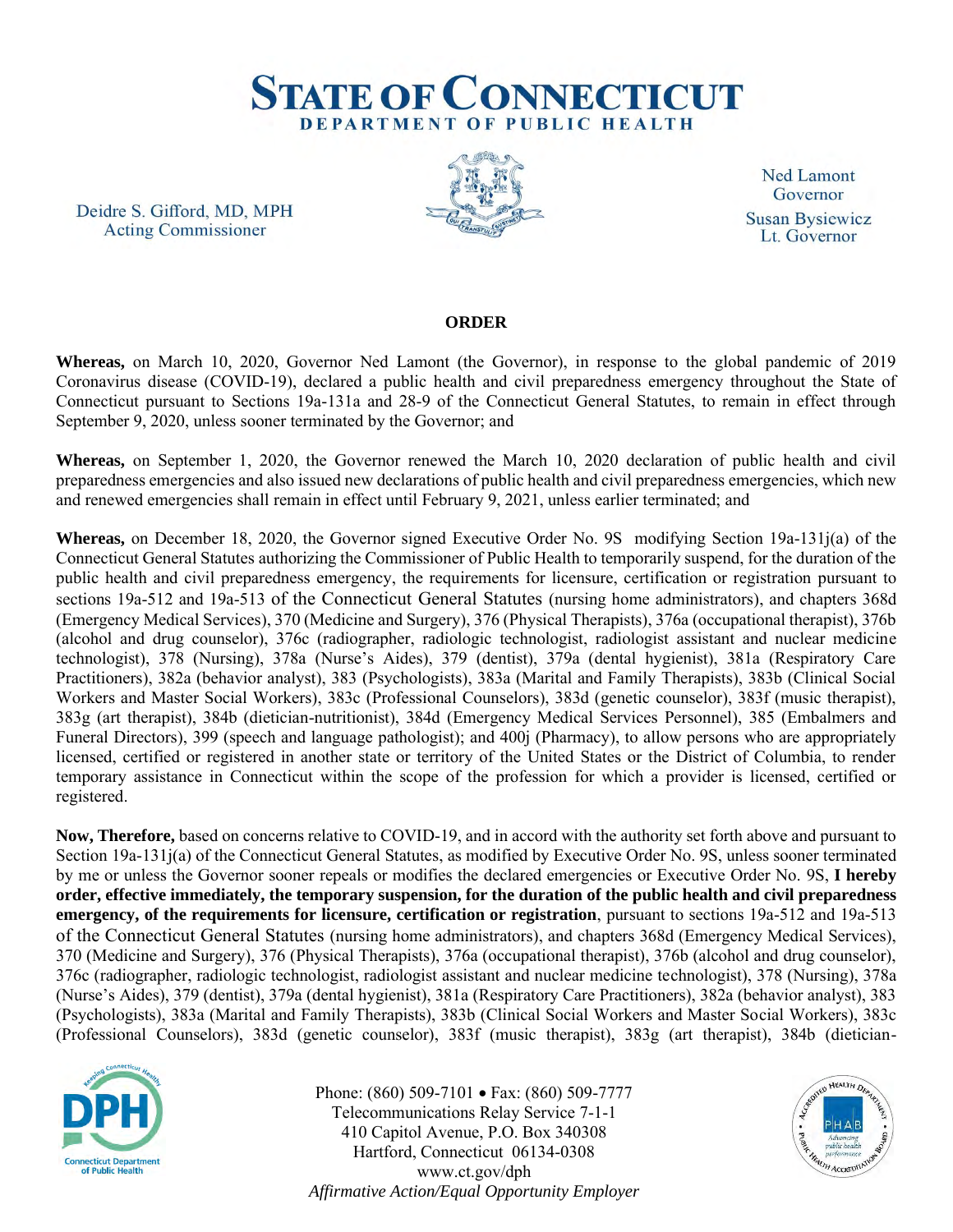nutritionist), 384d (Emergency Medical Services Personnel), 385 (Embalmers and Funeral Directors), 399 (speech and language pathologist); and 400j (Pharmacy), to allow persons who are appropriately licensed, certified or registered in another state or territory of the United States or the District of Columbia, to render temporary assistance in Connecticut within the scope of the profession for which a provider is licensed, certified or registered; provided that:

- 1. Nothing herein shall be construed to permit such provider to provide services beyond the scope allowed in the chapter of the Connecticut General Statutes specified that pertains to such provider's profession;
- 2. Any such provider would be required to have and maintain malpractice or other form of liability insurance as required if such provider were licensed in Connecticut and shall have and maintain such insurance coverage in the form and amount required for his or her entire period of assistance in Connecticut;
- 3. Any Connecticut business or medical entity which engages or contracts with any such out-of-state provider shall be required to verify the credentials of such provider in the state in which he or she is licensed, certified or registered, ensure that such provider is in good standing in such state, and confirm the required insurance coverage.
- 4. Any such provider who is enrolled in Medicaid or a fully insured commercial plan shall accept the Medicaid or innetwork reimbursement, respectively, as payment in full for his or her services.
- 5. Any such provider who provides medical services for a patient in Connecticut who is not a Medicaid beneficiary or covered by a fully insured commercial plan, may provide such services for such patient provided that such provider, prior to engaging in such services, must determine whether a patient is covered by a health plan other than Medicaid or a fully insured commercial plan, and whether such plan provides coverage for such services. Any such provider who receives payment under such health plan shall not bill a patient for any additional charges beyond the reimbursement received under such health plan. Any such provider who determines that payment is not available under another such health plan or who determines a patient is uninsured, shall accept as reimbursement for that service, as payment in full, the amount that Medicare reimburses for such service, provided that if such provider determines that the patient is uninsured or otherwise unable to pay for such services, such provider shall offer financial assistance if such provider is otherwise required to provide financial assistance under state or federal law.
- 6. Prior Orders regarding the temporary suspension of licensure, certification or registration for out-of-state providers, issued by the Commissioner of Public Health on March 23, 2020, May 15, 2020 and July 14, 2020, are hereby superseded.

Ordered this 24th day of December 2020

Vada S.

Deidre S. Gifford, MD, MPH Acting Commissioner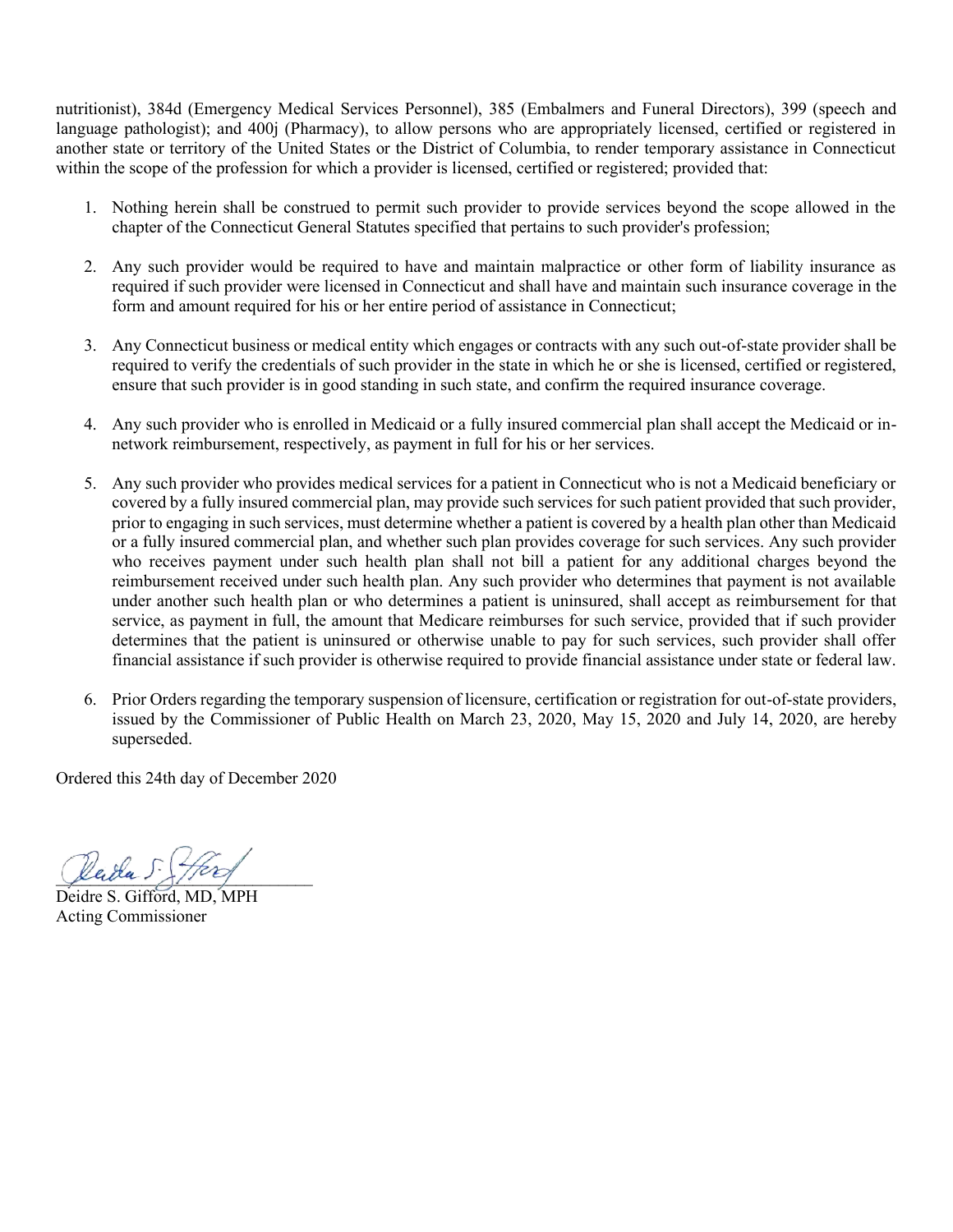#### **Memorandum of Law Regarding Interstate Telehealth Treatment**

#### **Question:**

If a patient is a New York (or out-of-state) resident; had their initial visit in Connecticut; and, plans to have their follow-ups by telehealth with a Connecticut provider, must the doctor be licensed in Connecticut or New York (or state of the patient's residency)?

#### **Answer:**

The required location for a licensed physician varies by state. Currently most states have emergency orders in place that waive the requirement that a physician be licensed in the state that their patient is a resident of. New York, for example, pursuant to Executive Order 202.05, allows for any licensed physician in current good standing in any state to practice medicine in New York State without civil or criminal penalty related to lack of licensure. This executive order has been extended to June 16, 2021 by Executive Order 202.108. Without this order however, full licensure and registration would be required to practice medicine in New York State, regardless of whether that treatment is administered through telecommunication.

## **Rule:**

States have their own laws regarding licensure requirements. New York statute requires full licensure and current registration of any professional who practices in New York State, unless specifically suspended or waived pursuant to an Executive Order issued by the New York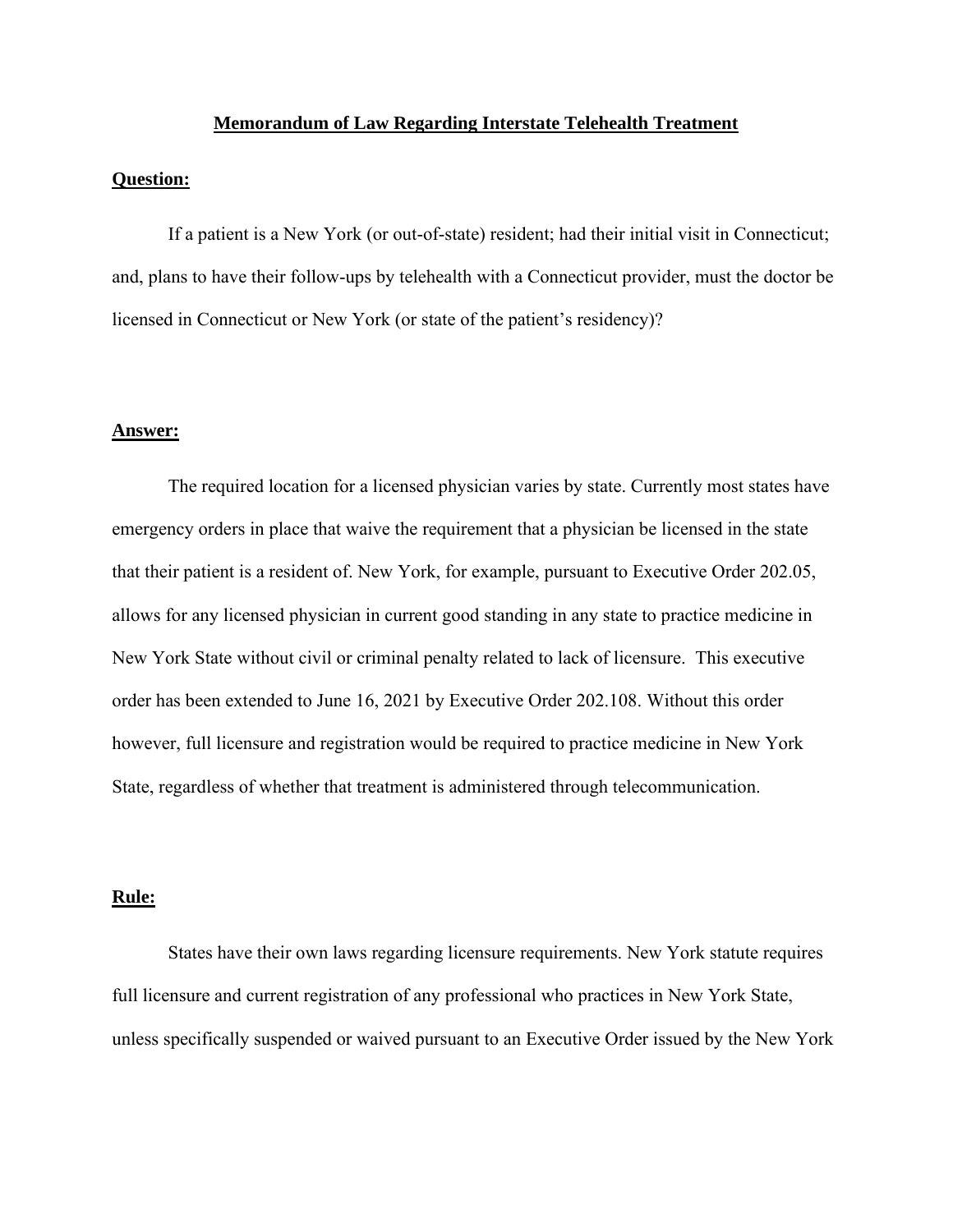State Governor during a disaster emergency.<sup>1</sup> On March 7, 2020, New York's Governor Cuomo issued Executive Order Number 202, declaring a state of emergency for the entire state.<sup>2</sup> This gives the Governor authority under "Section 29-a of Article 2-B of the Executive Law to temporarily suspend or modify any state, local law, ordinance, order, rule, or regulation… [that] would prevent, hinder, or delay action necessary to cope with the disaster emergency."<sup>3</sup>

Executive Order Number 202.5 expanded upon the March 7 declaration. 202.5 temporarily suspended "[s]ections 6512 through 6516, and 6534 of the Education Law and Part 60 of Title 8 of the NYCRR, to the extent necessary to allow physician's licensed and in current good standing in any state in the United States to practice in New York State without civil or criminal penalty related to lack of registration".<sup>4</sup> Originally meant to last only until April 17, 2020, all executive orders have been continuously extended. The latest, Executive Order Number 202.108, extends the suspension until June 16, 2021.

Another relevant exception is New York Statute section 6526(2) which states that "any physician who is licensed in a bordering state and who resides near a border of this state, provided such practice is limited in this state to the vicinity of such border and provided such physician does not maintain an office or place to meet patients or receive calls within this state" may practice without a license.<sup>5</sup>

<sup>1</sup> *WHAT IS TELEPRACTICE?*, THE STATE EDUCATION DEPARTMENT (accessed May 20, 2021), Telepractice Memo (nysed.gov).

<sup>2</sup> 9 NYCRR § 8.202

<sup>3</sup> *Id.* 

<sup>4</sup> 9 NYCRR § 8.202.5

<sup>5</sup> NY CLS Educ § 6526(2).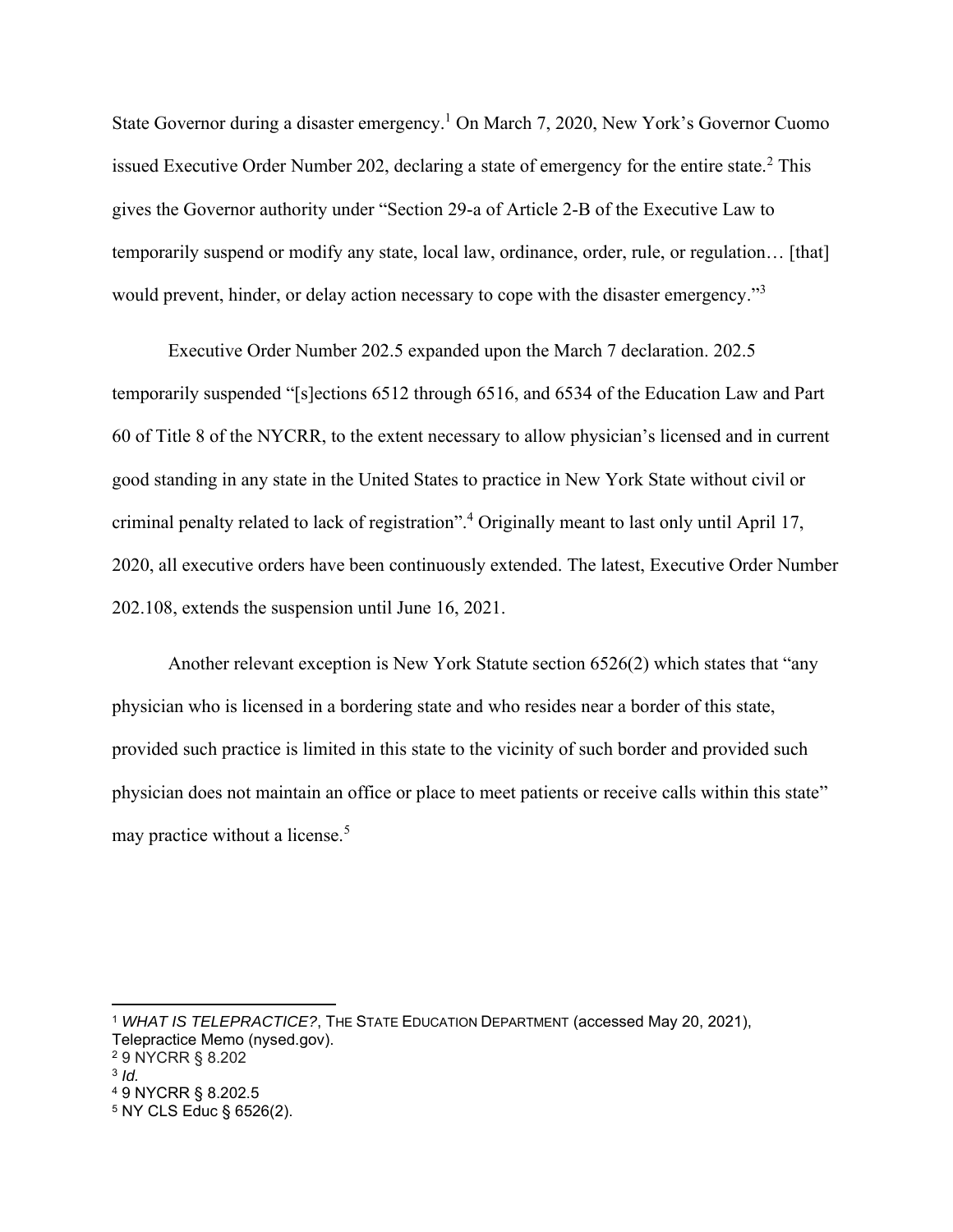#### **Analysis:**

It is a crime under New York Education Law to practice medicine without a New York license.<sup>6</sup> The law makes no differentiation between a doctor who treats a patient in person versus a doctor who provides treatment through telecommunicative means. If a doctor in Connecticut were to provide telehealth treatment to a patient in New York, they would be violating this law if the patient's primary residence is in New York. The fact that the patient may have had an initial consultation in Connecticut would not play a factor in this scenario.

The most prominent exception to this rule becomes relevant during a declaration of a state of emergency. Covid-19 created a sufficient enough state of emergency that allowed Governor Cuomo to temporarily waive the requirements of this law, because it inhibits action necessary to cope with the crisis.<sup>7</sup> It can be reasonably seen how prohibiting telehealth treatment from out-of-state doctors would negatively impact the health and safety of a population whose need for medical support was drastically increasing. Since the declaration of Emergency Order 8.202, there has been no restriction on out-of-state licensed physicians providing telehealth treatment to patients in New York.

This is not a permanent exception though. Currently the emergency order has been extended to June 16, 2021.<sup>8</sup> It is entirely likely that this temporary suspension will be extended further, but this cannot be guaranteed. However, there does exist an exception to New York licensing laws that is not temporary. A physician in another state who this near the border of New York, may provide treatment to a New York patient who is also located near the same

<sup>6</sup> *See generally* NY CLS Educ § 6512-6516.

<sup>7</sup> *See* 9 NYCRR § 8.202.

<sup>8</sup> *See* 9 NYCRR § 8.202.108.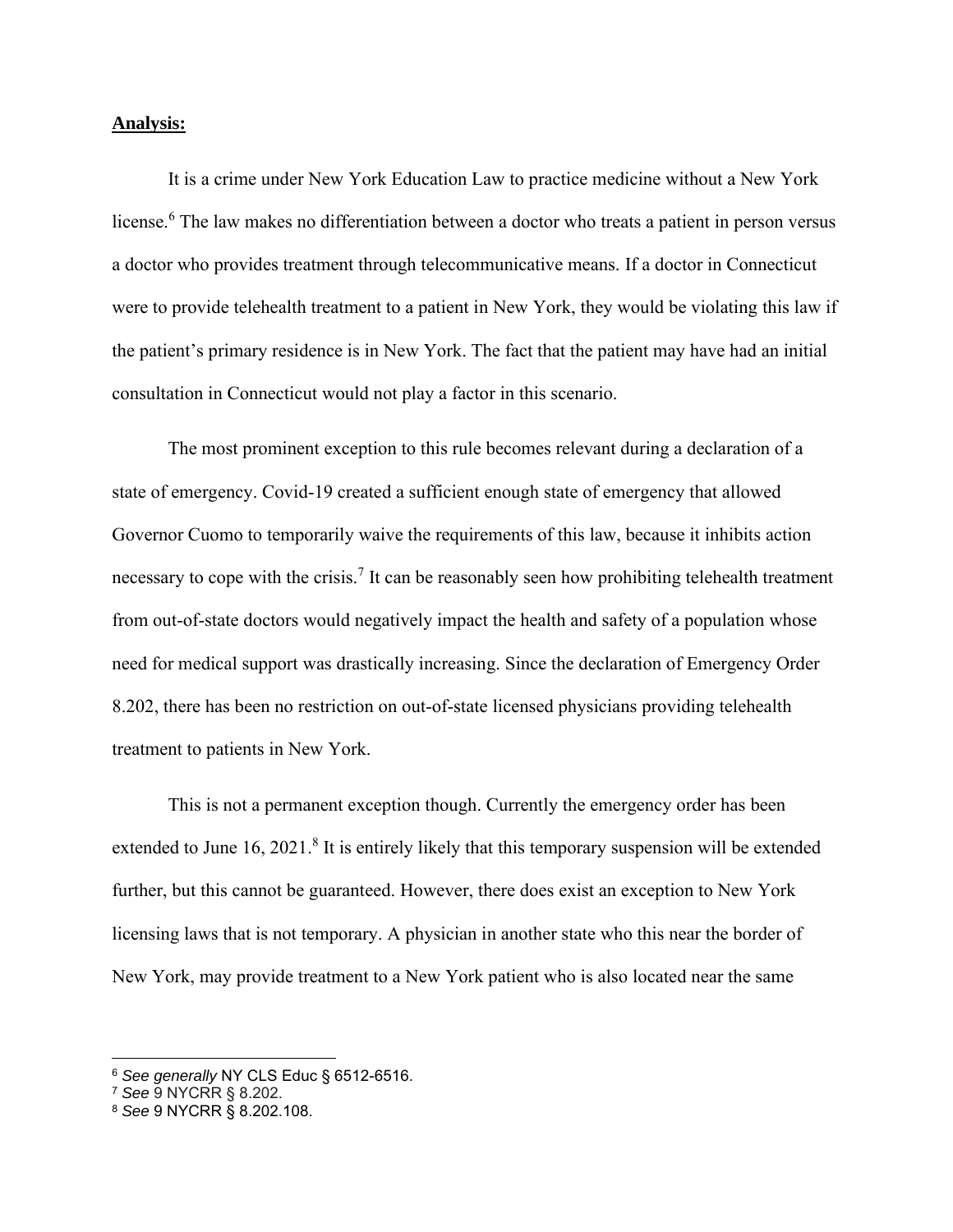border.<sup>9</sup> The physician is not permitted to maintain an office within New York though.<sup>10</sup> The issue with this exception is that there is no definition of what is considered close enough to the state border. It does not appear that any case law has accurately defined this requirement either. This exception is still worth noting though, because if the physician and patient are within a close enough vicinity, but separated by the border, the emergency order justification may be able to be bypassed entirely.

It's also important to keep in mind that telehealth has only recently gained significant attention. There are many who advocate for the expansion of telehealth access. The laws being cited here were not written with telehealth in mind. Governor Cuomo is currently looking to expand telehealth access beyond the borders of New York. Specifically, there is discussion about developing an interstate licensing reciprocity with northeastern states for specialties that suffer from access shortages.<sup>11</sup> While this is only being discussed currently, it signifies a potential change in telehealth regulation.

## **Conclusion:**

Telehealth licensing restrictions vary by state. New York currently allows for out-of-state physicians to provide treatment to New York residents due to an active Executive Order. Unless the Executive Order is extended, this privilege will end on June 16, 2021. Without the Executive Order, no physician may provide treatment, telehealth or in person, to any New York resident

<sup>9</sup> NY CLS Educ § 6526(2).

<sup>10</sup> *Id*.

<sup>11</sup> *Governor Cuomo Announces Proposal to Expand Access to Telehealth for All as Part of 2021 State of the State*, NEW YORK STATE (Jan 10, 2021), https://www.governor.ny.gov/news/governor-cuomoannounces-proposal-expand-access-telehealth-all-part-2021-state-state.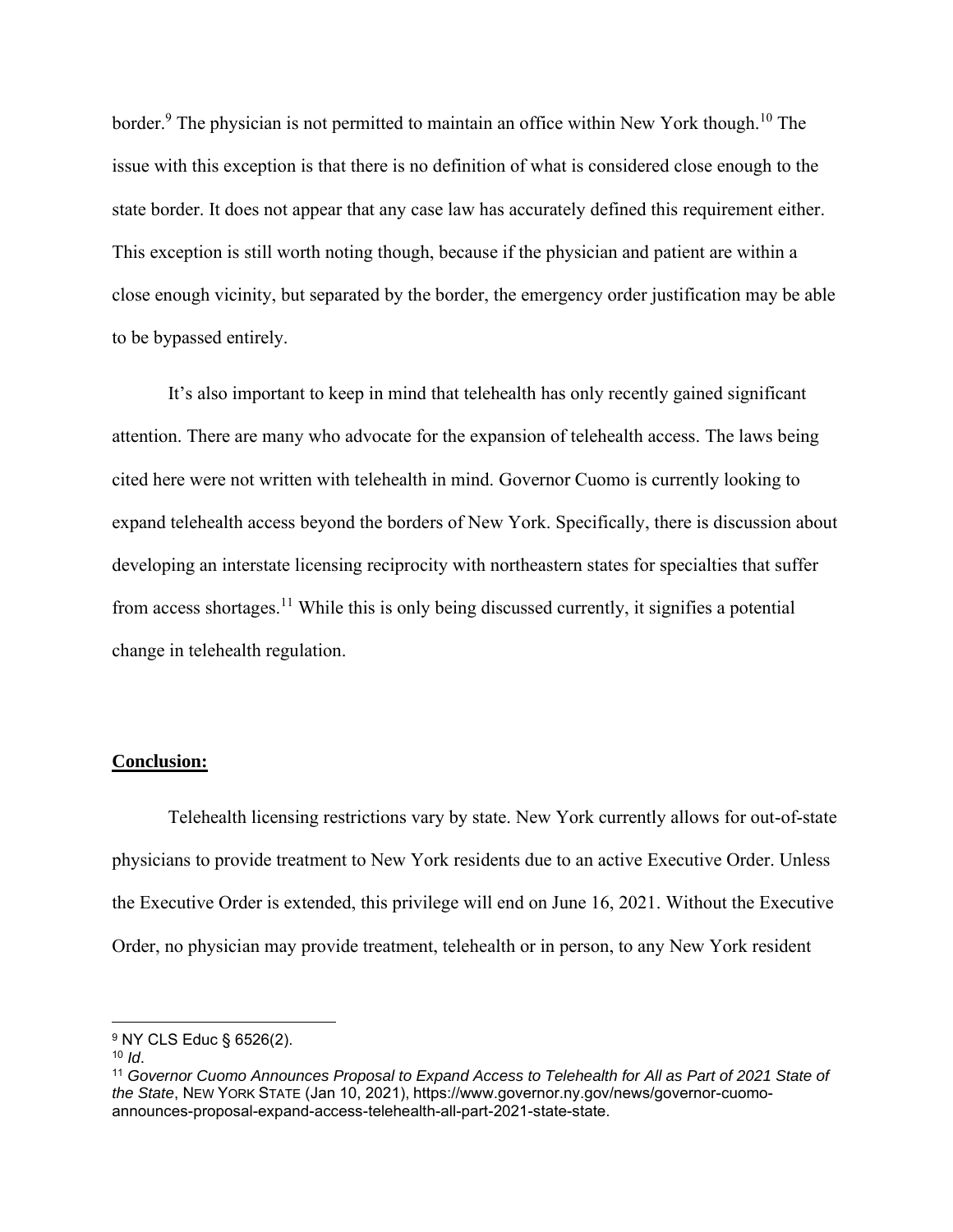without a state license (unless they are within close enough vicinity to the state border). These laws may be on their way towards a change, but currently, without expressed waiver of requirements from of Governor's Office, an out of state physician may not use telehealth to provide treatment to a New York patient without a state license.

> **John Tyler Castellanete** Interim Paralegal, FOI Legal Office Connecticut Department of Public Health [Dph.foi@ct.gov](mailto:Dph.foi@ct.gov) | 860-509-8167

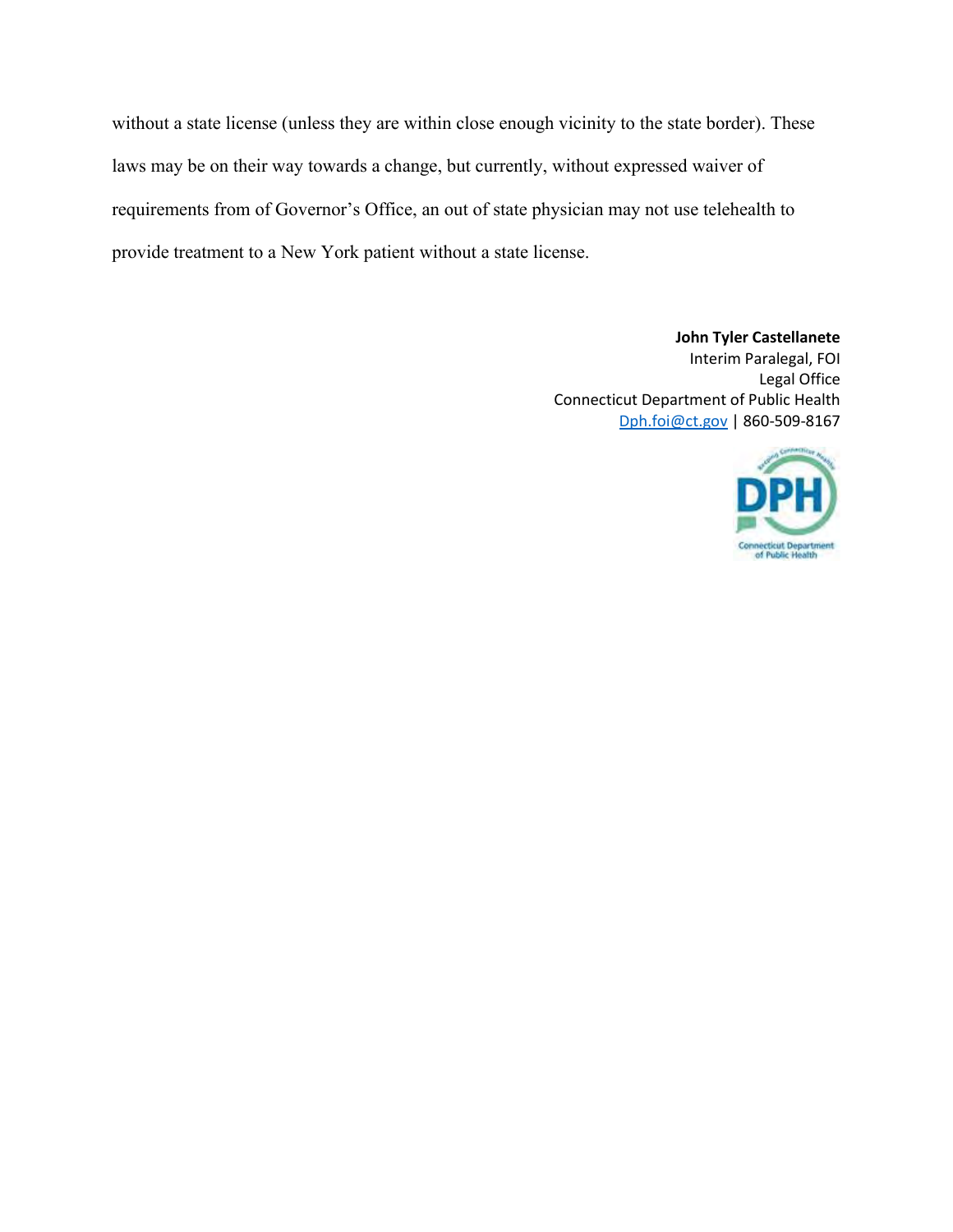**Sec. 19a-906. Telehealth services**. (a) As used in this section:

(1) "Asynchronous" means any transmission to another site for review at a later time that uses a camera or other technology to capture images or data to be recorded.

(2) "Facility fee" has the same meaning as in section 19a-508c.

(3) "Health record" means the record of individual, health-related information that may include, but need not be limited to, continuity of care documents, discharge summaries and other information or data relating to a patient's demographics, medical history, medication, allergies, immunizations, laboratory test results, radiology or other diagnostic images, vital signs and statistics.

(4) "Medical history" means information, including, but not limited to, a patient's past illnesses, medications, hospitalizations, family history of illness if known, the name and address of the patient's primary care provider if known and other matters relating to the health condition of the patient at the time of a telehealth interaction.

(5) "Medication-assisted treatment" means the use of medications approved by the federal Food and Drug Administration, in combination with counseling and behavioral therapies, to provide a wholepatient approach to the treatment of substance use disorders.

(6) "Originating site" means a site at which a patient is located at the time health care services are provided to the patient by means of telehealth.

(7) "Peripheral devices" means the instruments a telehealth provider uses to perform a patient exam, including, but not limited to, stethoscope, otoscope, ophthalmoscope, sphygmomanometer, thermometer, tongue depressor and reflex hammer.

(8) "Remote patient monitoring" means the personal health and medical data collection from a patient in one location via electronic communication technologies that is then transmitted to a telehealth provider located at a distant site for the purpose of health care monitoring to assist the effective management of the patient's treatment, care and related support.

(9) "Store and forward transfer" means the asynchronous transmission of a patient's medical information from an originating site to the telehealth provider at a distant site.

(10) "Synchronous" means real-time interactive technology.

(11) "Telehealth" means the mode of delivering health care or other health services via information and communication technologies to facilitate the diagnosis, consultation and treatment, education, care management and self-management of a patient's physical and mental health, and includes (A) interaction between the patient at the originating site and the telehealth provider at a distant site, and (B) synchronous interactions, asynchronous store and forward transfers or remote patient monitoring. Telehealth does not include the use of facsimile, audio-only telephone, texting or electronic mail.

(12) "Telehealth provider" means any physician licensed under chapter 370, physical therapist licensed under chapter 376, chiropractor licensed under chapter 372, naturopath licensed under chapter 373, podiatrist licensed under chapter 375, occupational therapist licensed under chapter 376a, optometrist licensed under chapter 380, registered nurse or advanced practice registered nurse licensed under chapter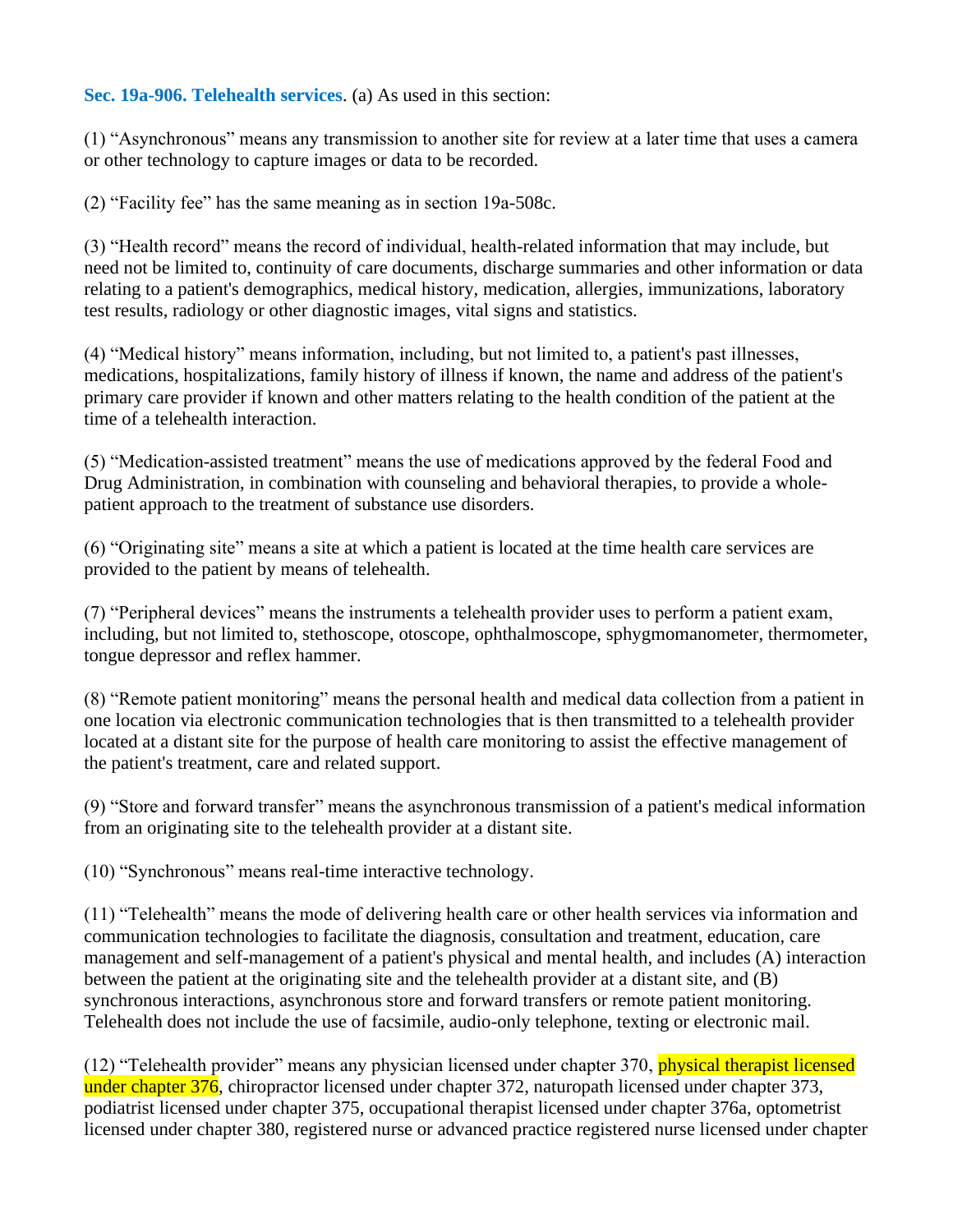378, physician assistant licensed under chapter 370, psychologist licensed under chapter 383, marital and family therapist licensed under chapter 383a, clinical social worker or master social worker licensed under chapter 383b, alcohol and drug counselor licensed under chapter 376b, professional counselor licensed under chapter 383c, dietitian-nutritionist certified under chapter 384b, speech and language pathologist licensed under chapter 399, respiratory care practitioner licensed under chapter 381a, audiologist licensed under chapter 397a or pharmacist licensed under chapter 400j, who is providing health care or other health services through the use of telehealth within such person's scope of practice and in accordance with the standard of care applicable to the profession.

(b) (1) A telehealth provider shall only provide telehealth services to a patient when the telehealth provider: (A) Is communicating through real-time, interactive, two-way communication technology or store and forward technologies; (B) has access to, or knowledge of, the patient's medical history, as provided by the patient, and the patient's health record, including the name and address of the patient's primary care provider, if any; (C) conforms to the standard of care applicable to the telehealth provider's profession and expected for in-person care as appropriate to the patient's age and presenting condition, except when the standard of care requires the use of diagnostic testing and performance of a physical examination, such testing or examination may be carried out through the use of peripheral devices appropriate to the patient's condition; and (D) provides the patient with the telehealth's provider license number and contact information.

(2) At the time of the telehealth provider's first telehealth interaction with a patient, the telehealth provider shall inform the patient concerning the treatment methods and limitations of treatment using a telehealth platform and, after providing the patient with such information, obtain the patient's consent to provide telehealth services. The telehealth provider shall document such notice and consent in the patient's health record. If a patient later revokes such consent, the telehealth provider shall document the revocation in the patient's health record.

(c) Notwithstanding the provisions of this section or title 20, no telehealth provider shall prescribe any schedule I, II or III controlled substance through the use of telehealth, except a schedule II or III controlled substance other than an opioid drug, as defined in section 20-14o, in a manner fully consistent with the Ryan Haight Online Pharmacy Consumer Protection Act, 21 USC 829(e), as amended from time to time, for the treatment of a person with a psychiatric disability or substance use disorder, as defined in section 17a-458, including, but not limited to, medication-assisted treatment. A telehealth provider using telehealth to prescribe a schedule II or III controlled substance pursuant to this subsection shall electronically submit the prescription pursuant to section 21a-249.

(d) Each telehealth provider shall, at the time of the initial telehealth interaction, ask the patient whether the patient consents to the telehealth provider's disclosure of records concerning the telehealth interaction to the patient's primary care provider. If the patient consents to such disclosure, the telehealth provider shall provide records of all telehealth interactions to the patient's primary care provider, in a timely manner, in accordance with the provisions of sections 20-7b to 20-7e, inclusive.

(e) Any consent required under this section shall be obtained from the patient, or the patient's legal guardian, conservator or other authorized representative, as applicable.

(f) The provision of telehealth services and health records maintained and disclosed as part of a telehealth interaction shall comply with the provisions of the Health Insurance Portability and Accountability Act of 1996 P.L. 104-191, as amended from time to time.